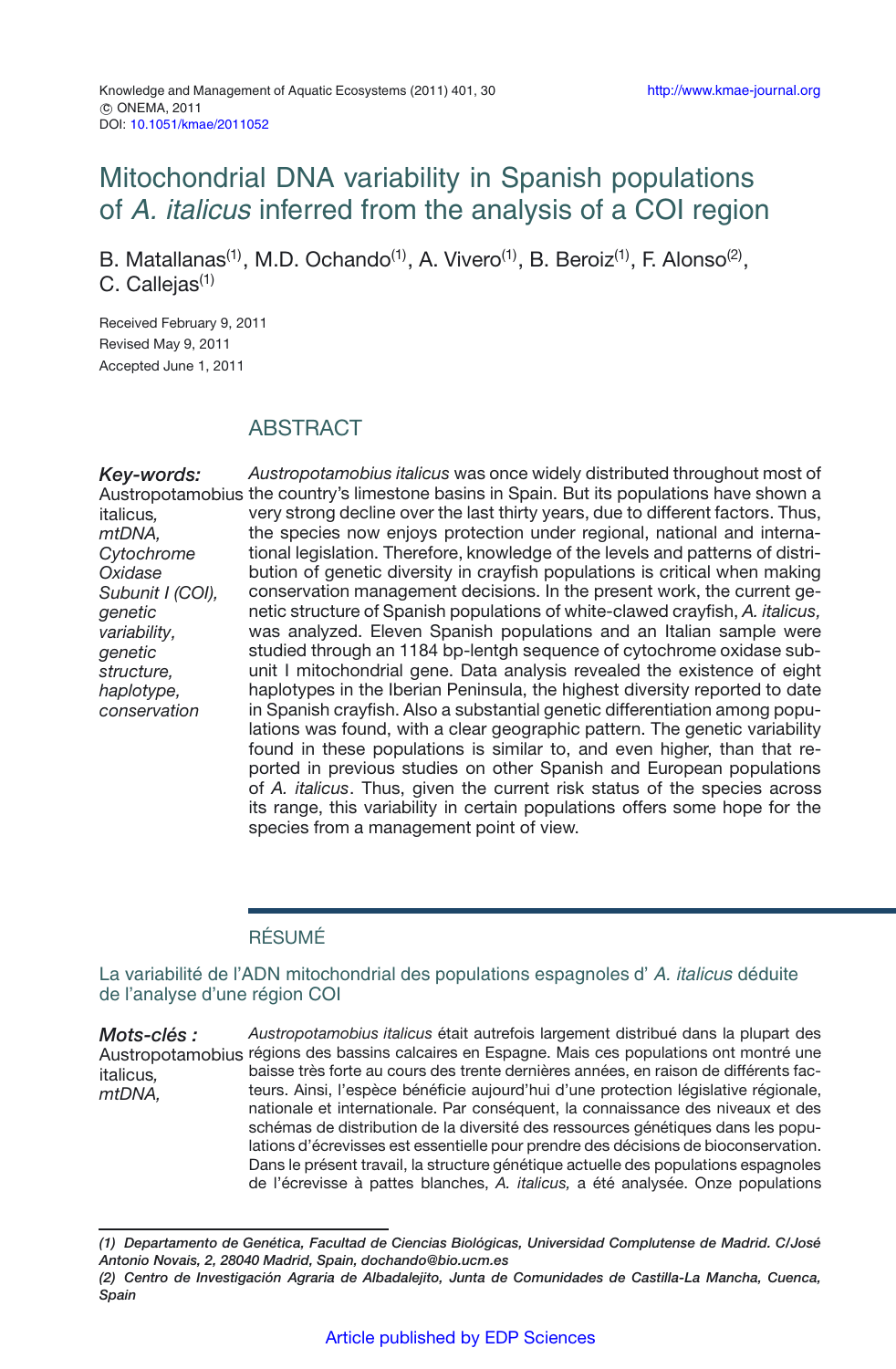*Cytochrome Oxydase Subunit I (COI), variabilité génétique, structure génétique, haplotype, conservation* 

espagnoles et un échantillon italien ont été étudiés au moyen d'une longue séquence 1184 bp du cytochrome oxydase sous-unité I du gène mitochondrial. L'analyse des données a révélé l'existence de huit haplotypes dans la péninsule ibérique, la plus grande diversité signalée à ce jour dans les écrevisses espagnoles. Ainsi une différenciation génétique importante parmi les populations a été trouvée, avec une claire répartition géographique. La variabilité génétique dans ces populations est similaire, et même plus, que celle rapportée dans les études antérieures sur d'autres populations espagnoles et européennes d'*A. italicus*. Ainsi, compte tenu de la situation à risque actuelle de l'espèce dans son aire de répartition, cette variabilité dans certaines populations offre un peu d'espoir pour ces espèces d'un point de vue de bioconservation.

# INTRODUCTION

 *Austropotamobius pallipes* s. lato (Lereboullet, 1858), the white-clawed crayfish, is endemic to west and southern Europe. This crayfish plays a significant role in the dynamics of aquatic ecosystems where it inhabits, becoming, in many cases, the main biomass of the macroinver-tebrates fauna. The species colonises a wide range of waterbodies, including streams, rivers,

reservoirs and water-filled quarries.

 This crayfish was once widely distributed and very abundant in Spain, except in the more western areas, the highest mountain ranges and the sub-desert areas of the southeast and River Ebro valley. Its populations have shown a very strong decline over the last thirty years due to different crayfish plagues, the spread of the red swamp and signal crayfishes, habitat loss and other anthropogenic impacts (Callejas *et al*., [2009\)](#page-11-0). At present, the Iberian Peninsula is probably the most severely affected regression area of Europe, with a current trend of extinction ranging from 30 to 50% every five years (Alonso *et al*., [2000](#page-11-1)). Only around 500– 600 small populations now remain (Alonso, [2004\)](#page-11-2) occupying marginal areas or short stretches of watercourses usually isolated from the main Spanish river systems (Martinez *et al*., [2003](#page-12-0)). As consequence, the species now enjoys protection under regional, national (Spanish Ministry of the Environment and the Rural and Marine Environments, 2007) and international legisla- tion. It is classified as vulnerable in the IUCN red list of threatened animals, and is recog- nised as requiring special conservation measures by different European Habitat Directives (92/43/EEC and 94/62/EU). Recovery plans are being drafted and indeed implemented by some regional authorities (Catálogo Nacional de Especies Amenazadas, National Catalogue of Endangered Species, R.D. 439/1990; INV/42). Several authors ascribed classically the Spanish populations of white – clawed crayfish as either specific, *A. pallipes,* or subspe- cific status of *A. italicus lusitanicus*. Recent molecular systematic investigations using mito- chondrial DNA sequences have helped to elucidate some relationships within this species. Data based on 16SrRNA gene (Grandjean *et al*., [2000](#page-12-1), [2002\)](#page-12-2) have revealed that *Austopotamobius* is a species – complex that comprises three species: *A. torrentium* (mainly in Central Europe), *A. pallipes* (France, Switzerland, Germany and British Isles) and *A. italicus* (Spain, Italy, Southern Alps and Balkans). Given its wider acceptance, *A. italicus* will be the taxonomic designation used in the present paper for the Spanish population of the white – clawed crayfish.

 Given the clear evidence of the animal mitochondrial genome to be an excellent target for genetic analysis (Saccone *et al*., [1999](#page-13-0)), different authors have explored its utility to reveal phylogenetic and phylogeographic relationships within the European freshwater species – complex of *Austropotamobius*. These studies included a few Iberian populations with small sample sizes from a narrow geographic area (Grandjean *et al*., [2001](#page-12-3); Trontelj *et al*., [2005](#page-13-1)) and revealed no genetic diversity in the analyzed samples, as well as the existence of shared hap- lotypes between the Spanish and north western Italian populations. Surprisingly, latest reports showed the existence of genetic variability in the Iberian Peninsula populations of this crayfish species with a geographical pattern of distribution (Beroiz *et al*., [2008;](#page-11-3) Diéguez-Uribeondo, [2008;](#page-11-4) Callejas *et al*., [2009;](#page-11-0) Pedraza-Lara *et al*., [2010](#page-13-2)).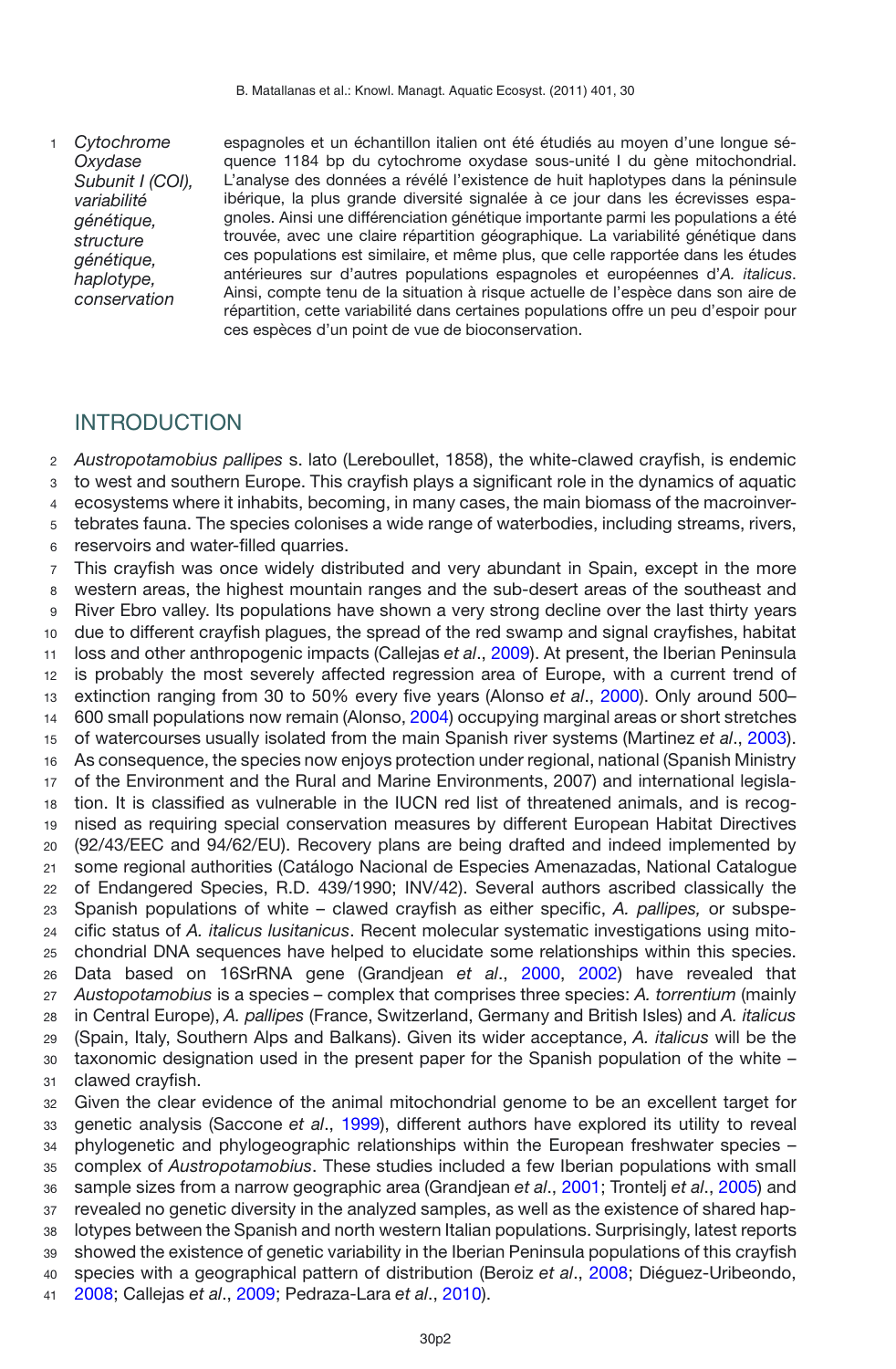There is no compelling *a priori* reason to focus the analysis on a specific mitochondrial gene. but the cytochrome oxidase I gene (COI) does have two important advantages for phylogeographic analysis: the existence of universal primers for this gene and a rate of molecular 3 evolution that is about three times greater than that of 12S or 16S rDNA (Knowlton and Weigt, 4 [1998\)](#page-12-4). Moreover, different regions of this gene evolve at different rates, and the patterns of se- 5 quence variability seem associated with functional constraint of the protein (Lunt *et al*., [1996](#page-12-5)). 6 As consequence, the COOH-terminal was found to be significantly more variable than the 7 central region of COI, loops or transmembrane helices. Furthermore, several authors pointed 8 out that mtDNA COI gene is a powerful marker to study genetic variation at the intraspecific level in crayfish (Versteegen and Lawler, [1997](#page-13-3); Schull *et al*., [2005\)](#page-13-4) and other crustaceans 10 (Meyran *et al*., [1997](#page-13-5); Meyran and Taberlet, [1998](#page-13-6); Haye *et al*., [2004\)](#page-12-6). 11 Taking into account the above, the aims of the present work were; the study of the current 12

genetic structure of Spanish populations of white-clawed crayfish through the use of a frag- 13 ment of mitochondrial COI gene – larger that those previously used –, and propose, based on 14 the results, areas for conservation of *A. italicus* in Spain. 15

# MATERIAL AND METHODS

### *> SAMPLES*

A total of 120 individuals of *A. italicus* were collected from eleven Spanish locations belonging <sup>16</sup> to the main drainages throughout its distribution range and from a population of the Italian 17 distribution area of *A. italicus*, analyzed as outgroup (Figure [1;](#page-3-0) Table [I\)](#page-4-0). <sup>18</sup>

### *> DNA ISOLATION*

Genomic DNA was extracted from 20–50 mg of claw muscle or periopod tissues (without <sup>19</sup> killing the animal) using the DNeasy Blood and Tissue Kit from Quiagen (Valencia, CA, USA) 20 and resuspended in Tris-EDTA (10 mM; 1 mM; pH 8.0). 21

DNA concentration and purity were estimated by absorbance at 260–280 nm in a NanoDrop<sup>®</sup> 22 ND-100 (NanoDrop Technologies, Willmintong, USA) spectrophotometer. Its integrity was ver- <sup>23</sup> ified by 0.8% agarose gels in Tris-EDTA buffer (10 mM; 1 mM; pH 8). Gels were stained with 24 ethidium bromide (1  $\mu$ g·mL<sup>-1</sup>) and visualized with UV light transiluminator. 25

### *> COI AMPLIFICATION AND SEQUENCING*

A fragment from the mtDNA COI gene was amplified in a final volume of 50  $\mu$ L with 25 ng 26 of total DNA, 1 $\times$  reaction buffer, 2 mM MgSO<sub>4</sub>, 200 μM of each dNTP, 15 μg of BSA, 1 μM 27 of each primer and 1U of Vent DNA polymerase (New England Biolabs, Ipswich, MA, USA). <sup>28</sup> The primers used were COI Scylla (5' TTAAGTCCTAGAAAATGTTGRGGGA, Gopurenko *et al*., <sup>29</sup> [1999\)](#page-12-7) and LCO (5' GTCAACAAATCATAAAGATATTGG, Folmer *et al*., [1994](#page-12-8)). <sup>30</sup>

The optimal PCR programme included an initial denaturation step of 94  $\degree$ C for 5 min followed 31 by 44 cycles of 94 °C for 45 s, 53 °C for 1 min and 72 °C for 1 min 30 s, and a final extension 32 step of 72 ℃ for 10 min. 33

Double-stranded amplified products were purified using the High Pure PCR Product <sup>34</sup> Purification Kit (Boehringer-Manheim) and used as templates for sequencing reactions. These 35 reactions were carried out with the "BIG Dye® Terminator Cycle Sequencing Ready Reaction 36 Kit" (Applied Biosystems, Inc., USA) on a 3730 DNA Analyzer (Applied Biosystems, Inc., <sup>37</sup> USA), using the primers employed for the amplification step in the Genomic Unit of the <sup>38</sup> Complutense University of Madrid. The sequences of the haplotypes reported in this paper <sup>39</sup>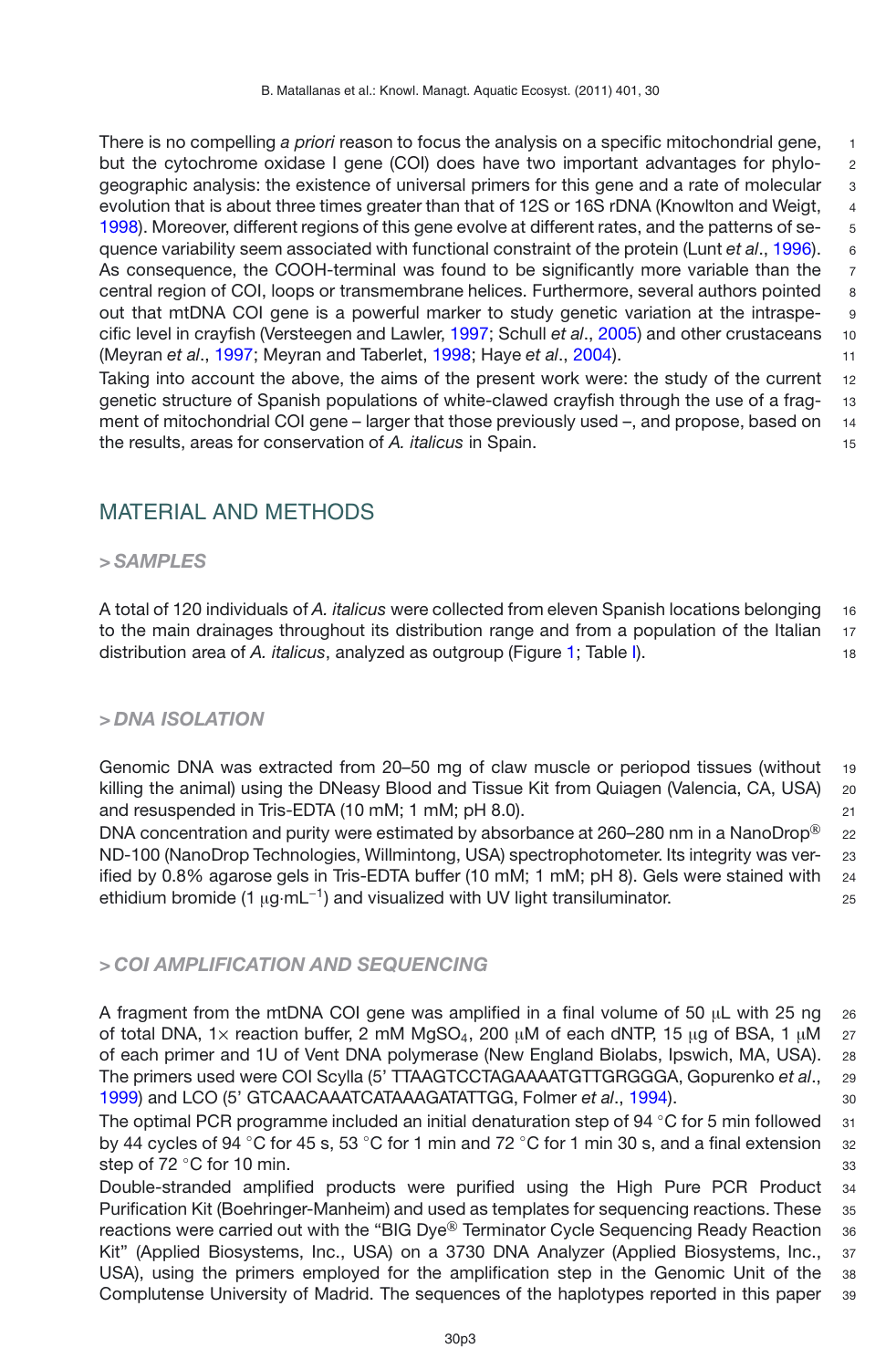B. Matallanas et al.: Knowl. Managt. Aquatic Ecosyst. (2011) 401, 30



#### <span id="page-3-0"></span>*Figure 1*

*Sampling locations of Spanish white-clawed crayfish included in this study. Details for each population are reported in Table [I.](#page-4-0)*

#### Figure 1

Les sites d'échantillonnage des écrevisses à pattes blanches espagnoles de cette étude. Les détails pour chaque population sont rapportés dans le tableau [I.](#page-4-0)

### have been deposited in the GenBank nucleotide sequence database with the accession num-

bers EF485041, FJ897840–FJ897842, FJ897845, JF430568, JF430569 and JF430572.

### *> DNA ALIGNMENT AND SEQUENCE ANALYSIS*

 The nucleotide sequences were aligned using CLUSTAL W software (Thompson *et al*., [1994\)](#page-13-7) and edited with BioEdit v 7.0.9.0 (Hall, [1999\)](#page-12-9). After alignment and edition, the final sequence length used was 1184 bp. Translation of the nucleotide sequences were performed through SeqBuilder programme (DNASTAR software package, DNASTAR, Inc., 2004). The genetic diversity estimates (haplotype diversity, H; nucleotide diversity, π, number of segregating sites, S) were calculated using DnaSP v 4.50.3 programme (Rozas *et al*., [2008](#page-13-8)).

 A Median-Joining network was carried out to determine the relationships among the haplo-types found. This approach is the most suitable to establish connexions among closely re-

lated sequences (Cassens *et al*., [2003\)](#page-11-5) (NETWORK v. 3.1.1.1, [http://www.flexus-engineering.](http://www.flexus-engineering.com)

[com\)](http://www.flexus-engineering.com). The COI haplotype frequencies were geographically depicted for each population using

PhyloGeoViz v 2.4.4 (Tsai, [2010\)](#page-13-9).

 Exact test of population differentiation (Raymond and Rousset, [1995](#page-13-10)) was used to check the null hypothesis that observed haplotype distribution is random with respect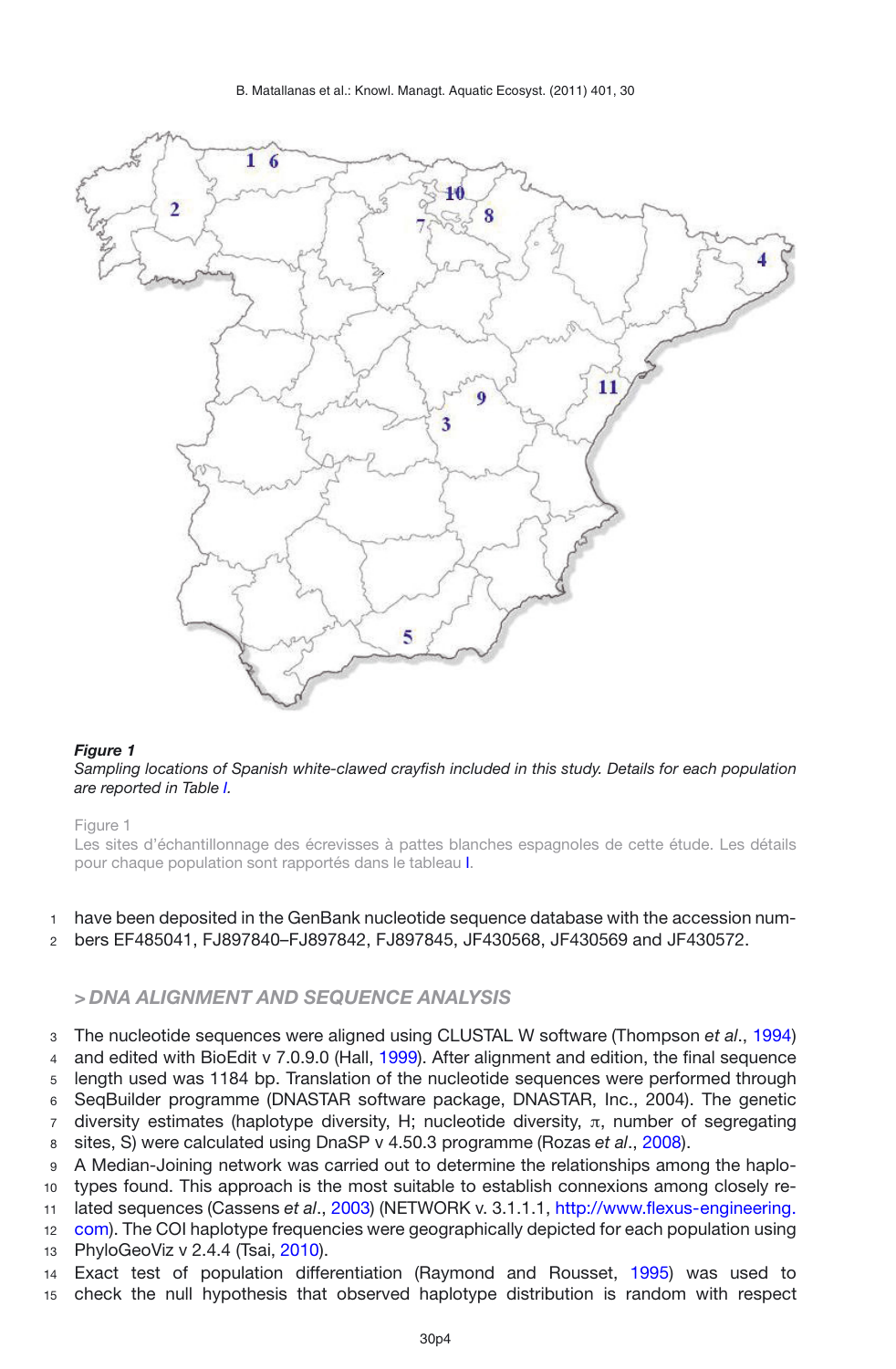|                |                    | versants et la direction d'écoulement, la localité et la |                                          | région, les haplotypes trouvés, nombre de sites polymorphes (S), la diversité des haplotypes (HD) et la diversité |                         |               |                |         |
|----------------|--------------------|----------------------------------------------------------|------------------------------------------|-------------------------------------------------------------------------------------------------------------------|-------------------------|---------------|----------------|---------|
|                | nucléotidique (π). |                                                          |                                          |                                                                                                                   |                         |               |                |         |
|                | Code               | Population                                               | shed/Drainage direction<br><b>Maters</b> | <b>Collection sites</b>                                                                                           | <b>Punot seq/10108H</b> | $\mathfrak o$ | È              |         |
|                | AME                | Arroyo Mestas                                            | Sella/Cantabric (North)                  | Cangas de Onis/Asturias                                                                                           |                         |               |                |         |
|                | <b>NZN</b>         | Río Azumara                                              | Viño/Atlantic (West)                     | Castro de Rei/Lugo                                                                                                |                         | $\circ$       |                |         |
| ო              | UE<br>ට            | Arroyo Cuende                                            | Guadiana/Atlantic (West)                 | Huerta Obispalia/Cuenca                                                                                           | ဝ<br>က                  |               | $\frac{1}{20}$ | 0.00017 |
|                | ු<br>ම             | Arroyo Santa Margarida                                   | Costero Catalana/Mediterranean (Easti    | Olot/Gerona                                                                                                       | $\infty$                |               | $\frac{1}{20}$ | 0.00017 |
| ഥ              | GRA                | Arroyo Ermitas                                           | Guadalquivir/Atlantic (West)             | Albuñuelas/Granada                                                                                                |                         |               |                |         |
| ဖ              | LRC                | Lago Ercina                                              | Sella/Cantabric (North)                  | Cangas de Onís/Asturias                                                                                           |                         |               |                |         |
|                | <b>QVM</b>         | Manantial Madalena                                       | Duero/Atlantic (West)                    | Rebolledo de Traspeña/Burgos                                                                                      |                         | $\circ$       |                |         |
| œ              | <b>NAN</b>         | Río Ega                                                  | Ebro/Mediterranean (East)                | Estella/Navarra                                                                                                   |                         |               | $\frac{1}{20}$ | 0.00017 |
| G,             | POZ                | Arroyo Pozuelo                                           | Tajo/Atlantic (West)                     | El Pozuelo/Cuenca                                                                                                 |                         |               |                |         |
| $\overline{a}$ | <b>PVS</b>         | Río Nervión                                              | Nervión/Cantabric (North)                | Altuve/Alava                                                                                                      |                         |               |                |         |
| H              | <b>NBS</b>         | Barranco del Salt                                        | lúcar/Mediterranean (East)               | La Pobla de Benifassà/Castellón                                                                                   | ი<br>ი.                 | $\sim$        | 0.64           | 0.00092 |
| <u>ល</u>       | É                  | Río Bisenzio                                             | Arno/Ligurian                            | Prato/Italy                                                                                                       |                         |               |                | c       |

Samples of A. italicus (10 individuals per population) studied in the present work. Columns show respectively: code, population, watershed and drainage direction, **Table I**<br>Samples of A. italicus (10 individuals per population) studied in the present work. Columns show respectively: code, population, watershed and drainage direction,<br>Iocality and region, haplotypes found, number of locality and region, haplotypes found, number of polymorphic sites (S), haplotype diversity (Hd) and nucleotide diversity (n).

Les échantillons d'A. *italicus* (10 individus par population) étudiés dans le présent travail. Les colonnes représentent respectivement : le code, la population, les bassins

<span id="page-4-0"></span>Tableau<sub>1</sub>

Table I

30p5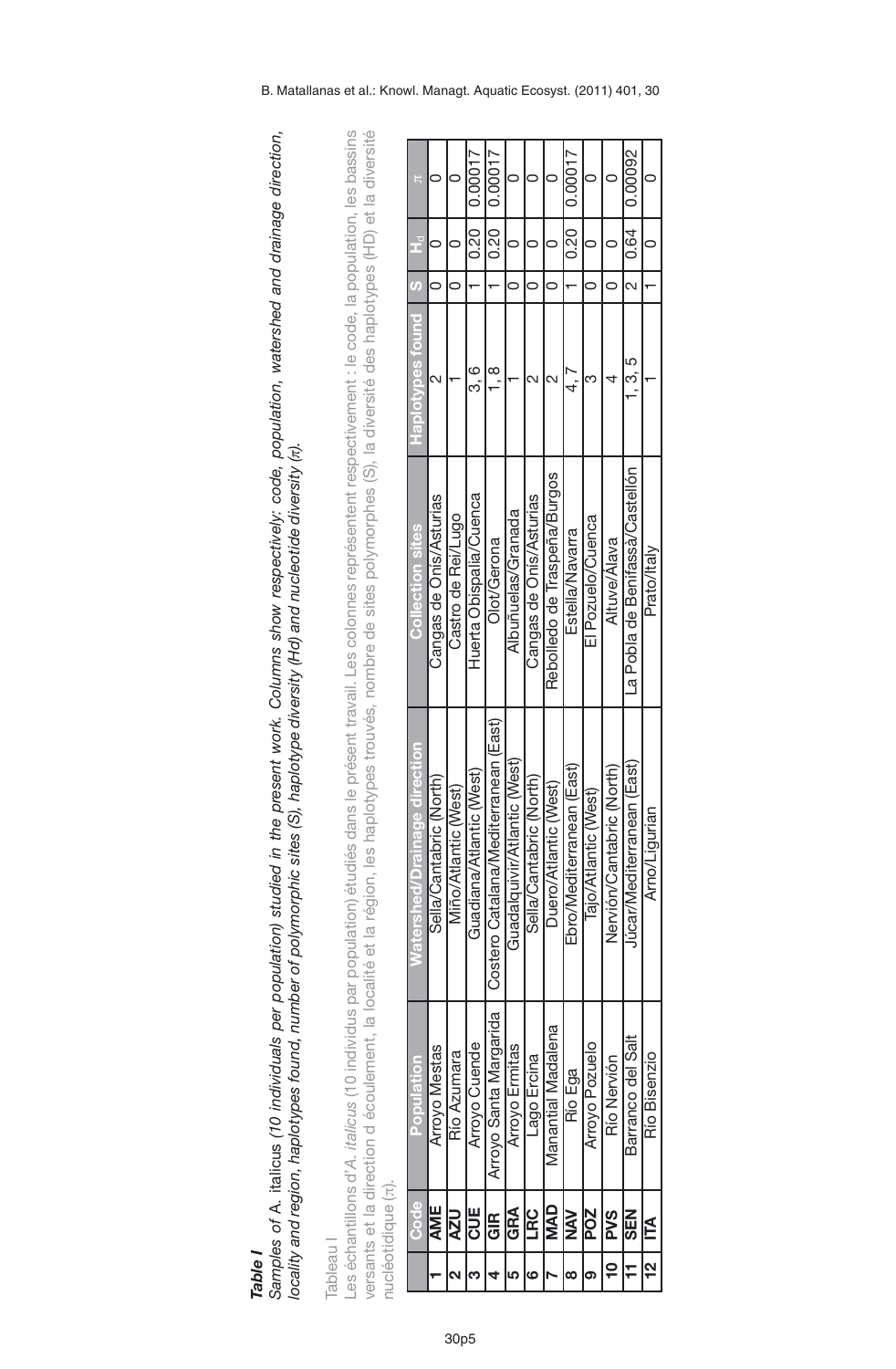- to sampling location. The Ewens Watterson neutrality test with 10 000 permutations was also ran (ARLEQUIN v3.11).
- An Analysis of Molecular Variance (Excoffier *et al*., [2005](#page-12-10)) was performed to estimate the vari-
- ance components, in order to assess the partitioning of genetic variation among and within
- the populations sequenced, as well as, among the watershed sampled. The levels for these
- variance components were calculated using permutational procedures.
- Since none of the genetic distances stand out as best in all situations (models of mutation, ef-
- fective population size, population size reduction, etc.), genetic differentiation was estimated in two ways. Firstly, from Nei's genetic distances (Dxy) (1987) based on the average number
- of pairwise nucleotide substitutions per site between populations. Secondly from Fst values (Hudson *et al*., [1992\)](#page-12-11), this quantifies how genetic diversity is partitioned within and between
- populations. In addition, gene flow (Nm) was calculated from Fst indicator. Genetic distances
- were obtained using DnaSP v 4.50.3 software package (Rozas *et al*., [2008](#page-13-8)). Both matrixes were compared by a randomized test for matrix correspondence – the Mantel test (Mantel,
- [1967\)](#page-12-12) to check correlation between both genetic distances calculated.
- Principal component analysis (PCA) (Sneath and Sokal, [1973](#page-13-11)) was performing using NTSYSpc v2.10q software package (Rohlf, [2000\)](#page-13-12) to visualize the grouping populations.
- Finally, correlation between genetic and geographic distances was analyzed employing the
- Mantel test (Mantel, [1967\)](#page-12-12) through IBD program (Jensen *et al*., [2005](#page-12-13)) to check for patterns
- of isolation by distance. Geographical distances between populations were calculated from their latitude and longitude, using an online geographical distance calculator [\(http://www.](http://www.cactus2000.de/uk/unit/massgrk.shtml)
- [cactus2000.de/uk/unit/massgrk.shtml\)](http://www.cactus2000.de/uk/unit/massgrk.shtml).

# **RESULTS**

- Nucleotide sequences of 1184 pb in length were obtained from the COI gene of the 120 spec-imens, the longest for this species reported to date. The fragment amplified comprises the
- complete gene excepting 350 bp, and corresponds to positions 1522–2705 of the *Drosophila*
- *yakuba* (Clary and Wolstenholme, [1985\)](#page-11-6) and positions 52–1242 of the *Cherax destructor*
- (AY383557, Miller *et al*., [2004](#page-13-13)) mtDNA sequences. The average A + T content for these se-quences was 0.6266.
- Sequence analysis among 110 individuals of *A. italicus* from 11 Spanish populations and 10 individual from the Italian sample revealed 7 SNPs. Four out seven SNPs were informative under parsimony and two, produced a shift in the amino acid sequence of the protein encoded
- by this gene. Differences between haplotypes, as nucleotide substitutions, ranged between
- 1–4 mutations. (0.084–0.338%) (Table [II\)](#page-6-0).
- Eight haplotypes were identified, four of them at intermediate frequencies (Haplotypes 1–4). The remaining four, at low frequencies, were private of those populations in which were lo- cated. As a whole, 90 percent of specimens had one of the four main haplotypes. Likewise, Haplotypes 1 and 2 account for about 55% of individuals, differing in two transitions in posi-tions 702 and 1002. Both constitute the two most common haplotypes in Spain. The Italian
- sampled analysed was monomorphic for Haplotype 1.
- The species *A. italicus* show a haplotype diversity of 0.766 and a nucleotide diversity of 0.00111 in the Iberian Peninsula. Regarding the populations, seven out of eleven hold ge- netic diversity at COI mtDNA gene level. The highest haplotype and nucleotide diversity were found in the population encoded as SEN, where three different haplotypes were detected (1, 3 and 5). The populations CUE, GIR and NAV showed two different haplotypes each one. The remaining 7 Spanish populations were monomorphic but for different haplotypes while indi-viduals of the Italian sample held a single haplotype (Haplotype 1), one of the most common
- 47 in the Iberian Peninsula (Table [I\)](#page-4-0).
- The network generated by the Median Joining (MJ) method revealed the relationships among haplotypes. All of them were closely related and had neither intermediate nodes nor hap-lotypes not sampled. Moreover, the MJ network designated Haplotype 1, one of two most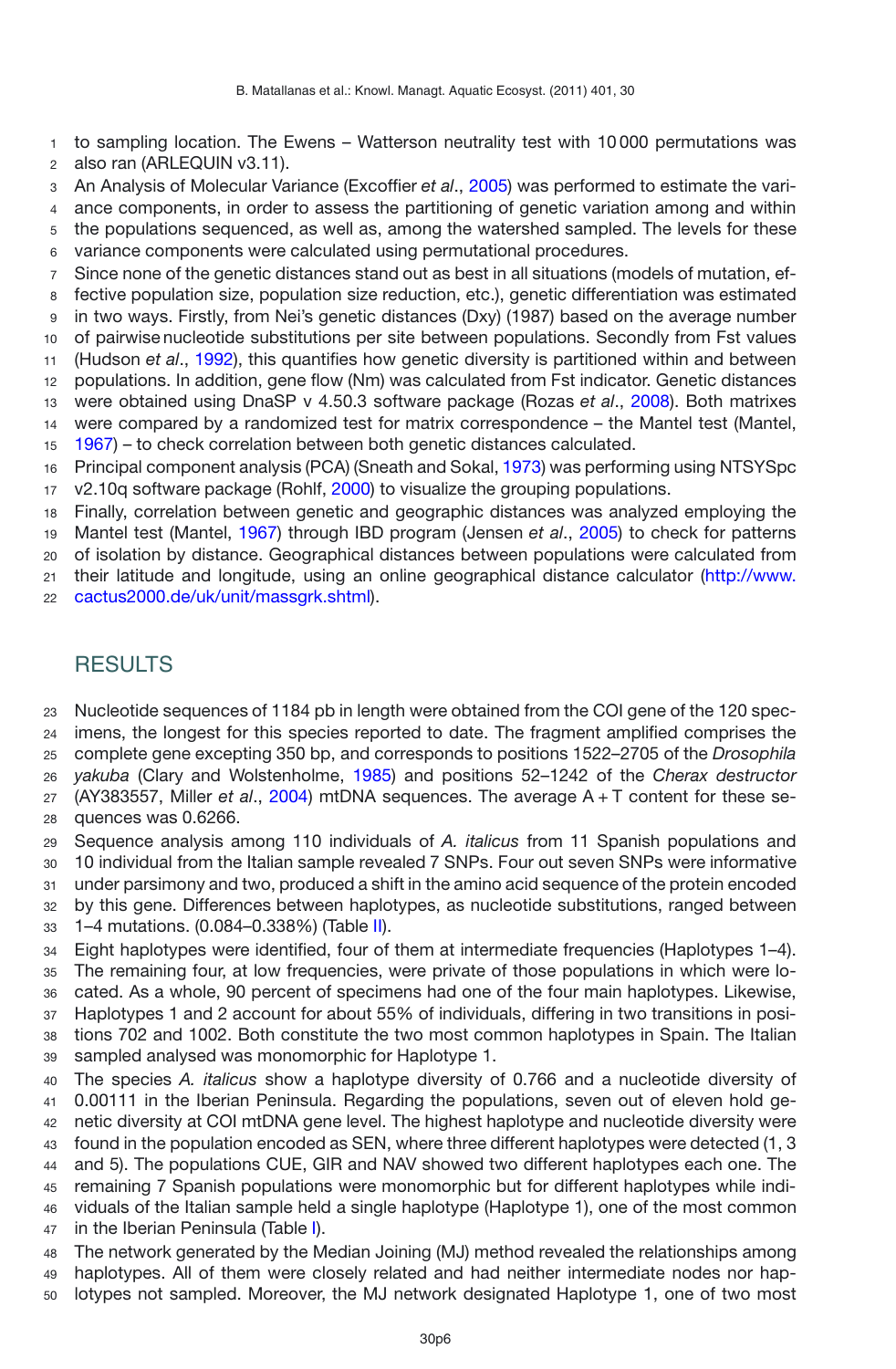#### <span id="page-6-0"></span>*Table II*

*Haplotypes found in* A. italicus *Spanish populations. Columns 2–8 refer to position of the SNP in the 1184 nt sequence, Freq.: frequency of each haplotype in the total of individuals analyzed, Nu. Indiv.: number of individuals represented by each haplotype, Nu. pop.: number of populations in which they were detected. Bold numbers: SNP informative under parsimony. Produce an aminoacid change.*

#### Tableau II

Haplotypes dans les populations espagnoles *d'A. italicus*. Colonnes 2–8 : référence à la position de la SNP dans la séquence de 1184 nt, Freq. : fréquence de chaque haplotype dans le total des individus analysés, Nu. Indiv. : nombre d'individus représentés par chaque haplotype, Nu. pop. : nombre de populations dans lesquelles ils ont été détectés. Les chiffres en gras : SNP informatif sous parcimonie. Produit un changement d'acide aminé.

|                    | 96 | 219 | 634 | 702 |    | 754 968 | 1002 | Frea. | Nu. Indiv. | Nu. Pop. |
|--------------------|----|-----|-----|-----|----|---------|------|-------|------------|----------|
| Haplotype 1        | С  |     |     | ے   | A  |         | Α    | 27.27 | 30         |          |
| <b>Haplotype 2</b> | С  |     |     |     | A  |         | G    | 27.27 | 30         | ◠        |
| Haplotype 3        | С  |     |     | C   | A  |         | Α    | 21.82 | 24         |          |
| Haplotype 4        | С  |     |     | €   | Α  |         | G    | 17.27 | 19         |          |
| Haplotype 5        | С  |     |     | n   | Α  | C.      | Α    | 3.64  |            |          |
| <b>Haplotype 6</b> |    |     |     | С   | Α  |         | Α    | 0.91  |            |          |
| <b>Haplotype 7</b> | С  |     |     | C   | Ск |         | G    | 0.91  |            |          |
| Haplotype 8        |    |     |     |     | А  |         | G♦   | 0.91  |            |          |

<span id="page-6-1"></span>

#### *Figure 2*

*Haplotypes network of the COI gene fragment generated by "Median-Joining" method. Red numbers indicate the mutation positions in the 1184 nucleotides analyzed.*

Figure 2

Réseau haplotypes du fragment du gène COI générés par la méthode "médian-joining". Les numéros rouges indiquent les positions des mutations dans les 1184 nucléotides analysés.

common, as the ancestral one (Figure [2\)](#page-6-1). From a single to four mutational steps were needed  $1$ to connect the eight haplotypes. **2** 2

The results of exact test of population differentiation, based on haplotype frequencies, revealed statistically heterogeneity in the distribution of haplotypes across samples (*p <* 0.05). <sup>4</sup> Genetic distances values between populations obtained from Dxy (Nei, [1987\)](#page-13-14) and Fst (Hudson 5 *et al*., [1992](#page-12-11)) correlated significantly across comparisons (Mantel test, *r* = 0.7035, *p <* 0.001, <sup>6</sup> in 1000 permutations). Both procedures revealed significant values in comparisons be- <sup>7</sup> tween populations, except for those populations monomorphic for the same haplotype 8 (Table [I,](#page-4-0) Table [III\)](#page-7-0). The highest Fst distances were found between those populations monomor- <sup>9</sup> phic for different haplotypes. 10

As a whole, Fst value revealed significant population differentiation, at the mtDNA COI gene, 11 for this crayfish species in Spain (Fst =  $0.89702$ ,  $p < 0.001$ , based on 1000 permutations). 12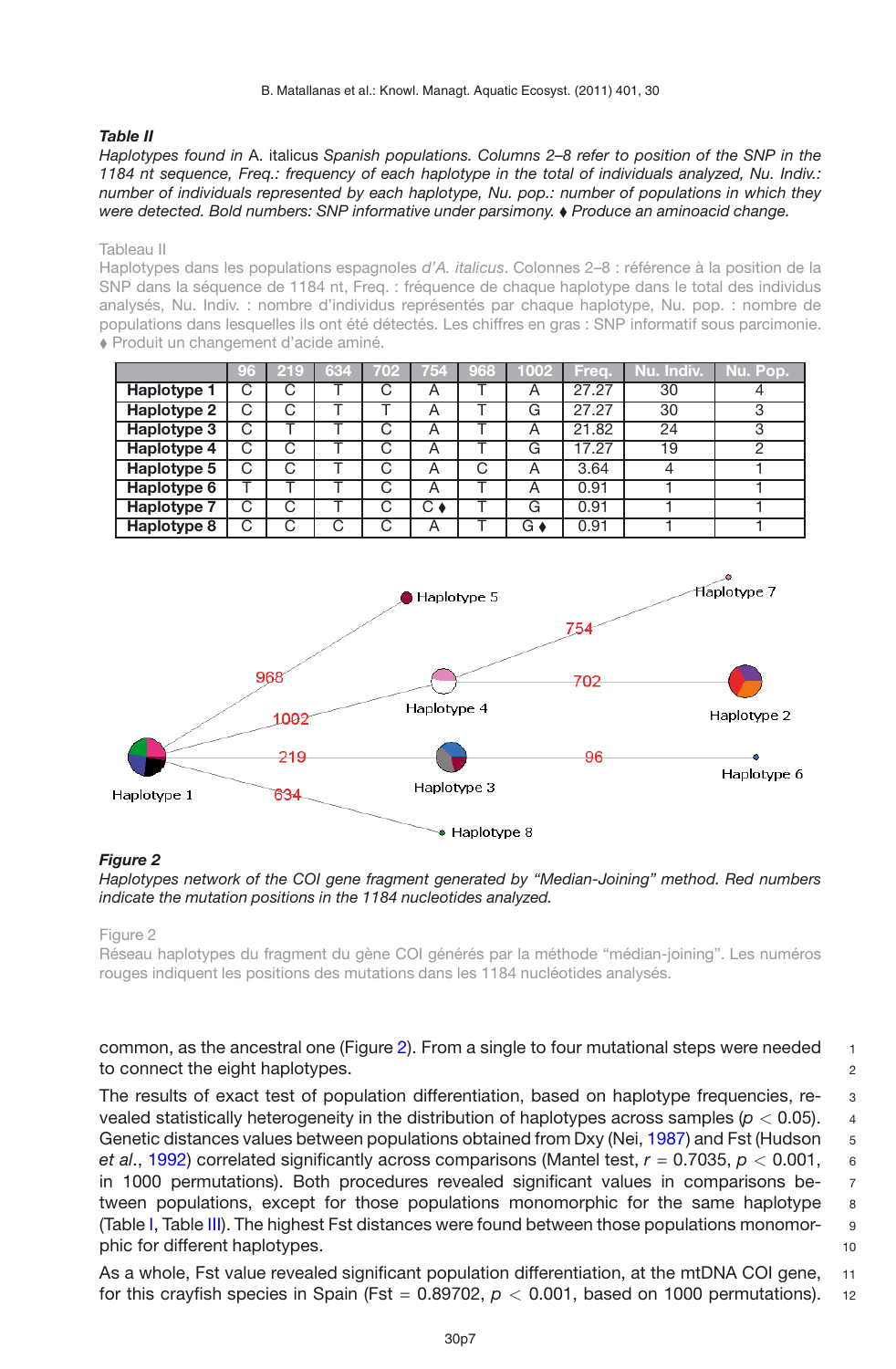#### <span id="page-7-0"></span>*Table III*

#### *Fst pairwise genetic distances for the Spanish populations studied. Non-significant values at p <* 0.05 *are indicated with an asterik.*

Tableau III

Distances génétiques FST pour les populations espagnoles étudiées. Les valeurs non-significatives à *p <* 0*,*05 sont indiquées par un astérisque.

|            | <b>AME</b> | <b>AZU</b>                | <b>CUE</b>                                                                           | <b>GIR</b> | <b>GRA</b> | <b>LRC</b> | <b>MAD</b> | <b>NAV</b> | <b>POZ</b> | <b>PVS</b> |
|------------|------------|---------------------------|--------------------------------------------------------------------------------------|------------|------------|------------|------------|------------|------------|------------|
| <b>AZU</b> | 1.00000    |                           |                                                                                      |            |            |            |            |            |            |            |
|            |            | $CUE$ $ 0.96774 0.90909 $ |                                                                                      |            |            |            |            |            |            |            |
| <b>GIR</b> |            |                           | $0.95238$ 0.0000* 0.83333                                                            |            |            |            |            |            |            |            |
|            |            |                           | GRA 1.00000 0.0000* 0.90909 0.0000*                                                  |            |            |            |            |            |            |            |
| LRC        |            |                           | 0.0000* 1.00000 0.96774 0.95238 1.00000                                              |            |            |            |            |            |            |            |
|            |            |                           | MAD 0.0000* 1.00000 0.96774 0.95238 1.00000 0.0000*                                  |            |            |            |            |            |            |            |
| <b>NAV</b> |            |                           | 0.9090910.9090910.9090910.8333310.9090910.9090910.909091                             |            |            |            |            |            |            |            |
|            |            |                           | <b>POZ</b>  1.00000 1.00000  0.0000*  0.90909 1.00000 1.00000 1.00000 0.95238        |            |            |            |            |            |            |            |
| <b>PVS</b> |            |                           | 1.00000 1.00000 0.95238 0.90909 1.00000 1.00000 1.00000 0.0000 1.00000               |            |            |            |            |            |            |            |
| <b>SEN</b> |            |                           | $[0.81226]0.39506]0.35556* [0.35556]0.39506]0.81226]0.81226]0.67778]0.39506]0.71345$ |            |            |            |            |            |            |            |

#### <span id="page-7-1"></span>*Table IV*

*AMOVA analysis of the 110 individuals from all 11 Spanish populations of white-clawed crayfish using COI sequences. The data show the degrees of freedom (df), percentage of total variance contributed by each component, and the probability (p) of obtaining a more extreme component by chance alone. 1000 permutations were used for analysis.*

#### Tableau IV

Analyse AMOVA des 110 individus des 11 populations espagnoles d'écrevisses à pattes blanches utilisant des séquences COI. Les données montrent les degrés de liberté (df), le pourcentage de la variance totale apportée à chaque composante, et la probabilité (*p*) d'obtenir une composante plus extrême par le seul hasard. 1000 permutations ont été utilisées pour l'analyse.

|                           |    |        | Source of variation $\Box$ of L Variance component L Percentage total variance L p-value. |                |
|---------------------------|----|--------|-------------------------------------------------------------------------------------------|----------------|
| All populations: 1 group  |    |        |                                                                                           |                |
| <b>Among populations</b>  | 10 | 67.636 | 89.70                                                                                     | $<$ 0.001 $\,$ |
| <b>Within populations</b> | 99 | 7.600  | 10.30                                                                                     | < 0.001        |

<sup>1</sup> There was evidence for isolation by distance (Mantel test: *r* = 0.6006, *p <* 0.0010). The <sup>2</sup> inferred Nm value was 0.06.

<sup>3</sup> The AMOVA analyses (Table [IV\)](#page-7-1) showed that genetic variation expressed among populations

<sup>4</sup> was 89.70%, whereas about a 13.5% occurred within samples. A random permutational test

<sup>5</sup> revealed that only watershed and sea basins were not statistically significant components.

 The principal component analysis (Figure [3\)](#page-8-0) assigned these populations into 4 groups coin- cident with the 4 most common haplotypes. The first PCA axis explains 46.53% of variance and reveals two well-separated groups: AME, LRC, MAD (mainly Haplotype 2) and AZU, GIR, GRA, ITA (mostly Haplotype 1) populations from the remaining samples. The second PCA axis explains 30.76% and disjoined populations with Haplotype 1 from those with Haplotype 2. Otherwise, about 25% of the variance was explained by the third axis and separates the other four samples (CUE, POZ, NAV and PVS) according to the main haplotype present in each pop- ulation. Thus, samples with Haplotype 3 (CUE and POZ) were spitted from populations with Haplotype 4 (PVS and NAV). The population encoded as SEN did not belong to any group. Three haplotypes were detected in this sample, haplotypes 1 and 3, and also, haplotype 5 (exclusive for this population) in four out of ten individuals studied.

<sup>17</sup> The allele distribution was not neutral according to Ewens – Waterson neutrality test for <sup>18</sup> CUE, GIR, NAV or SEN. In the remaining populations this test could not be run, as <sup>19</sup> onlyone haplotype was present. In this way, as shown in Figure [4,](#page-8-1) haplotypes found were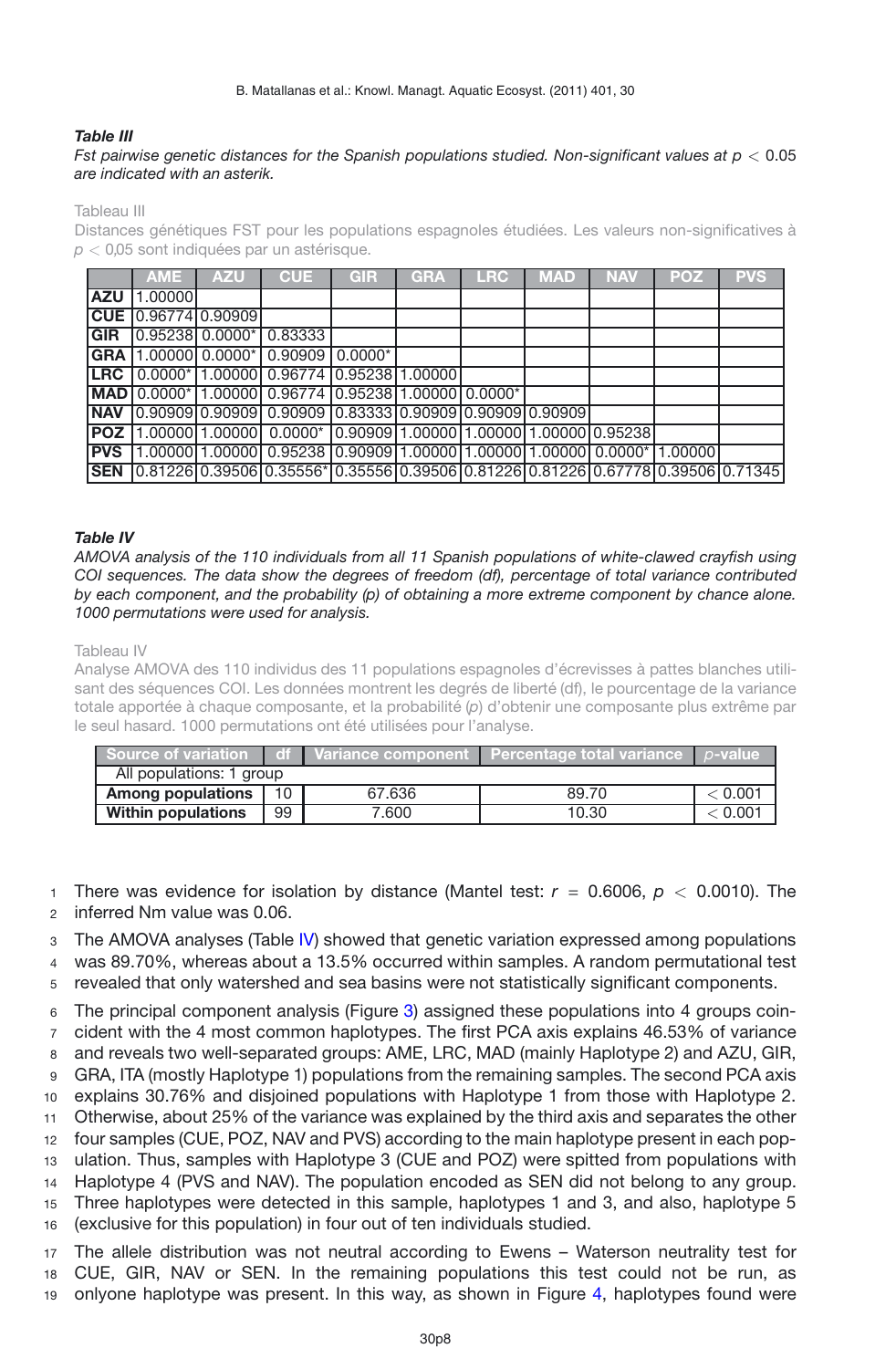<span id="page-8-0"></span>B. Matallanas et al.: Knowl. Managt. Aquatic Ecosyst. (2011) 401, 30



#### *Figure 3*

*Results of the PCA analysis based on mtDNA COI gene sequences from different samples of* A. italicus*. Eigenvalues for each principal component are listed besides each axis.*

#### Figure 3

Résultats de l'analyse PCA des séquences d'ADNmt du gène COI à partir d'échantillons différents *d'A. italicus*. Les valeurs propres pour chaque composante principale sont énumérées à côté de chaque axe.

<span id="page-8-1"></span>

#### *Figure 4*

*Geographical localization and genetic composition of 120 individuals from 12 different populations. Each population is shown as a pie chart representing membership proportions in the eight haplotypes found.*

#### Figure 4

Localisation géographique et composition génétique de 120 individus de 12 populations différentes. Chaque population est représentée par un diagramme circulaire représentant les proportions des effectifs dans les huit haplotypes trouvés.

not evenly distributed across Spain, but instead appears restricted to particular regions. 1 Overall, Haplotypes 1 and 3 were distributed mainly in the Mediterranean area while, <sup>2</sup> Haplotypes 2 and 4 were located in the north of the Iberian Peninsula. Hence, distribution 3 of these haplotypes presented a marked geographical pattern. <sup>4</sup>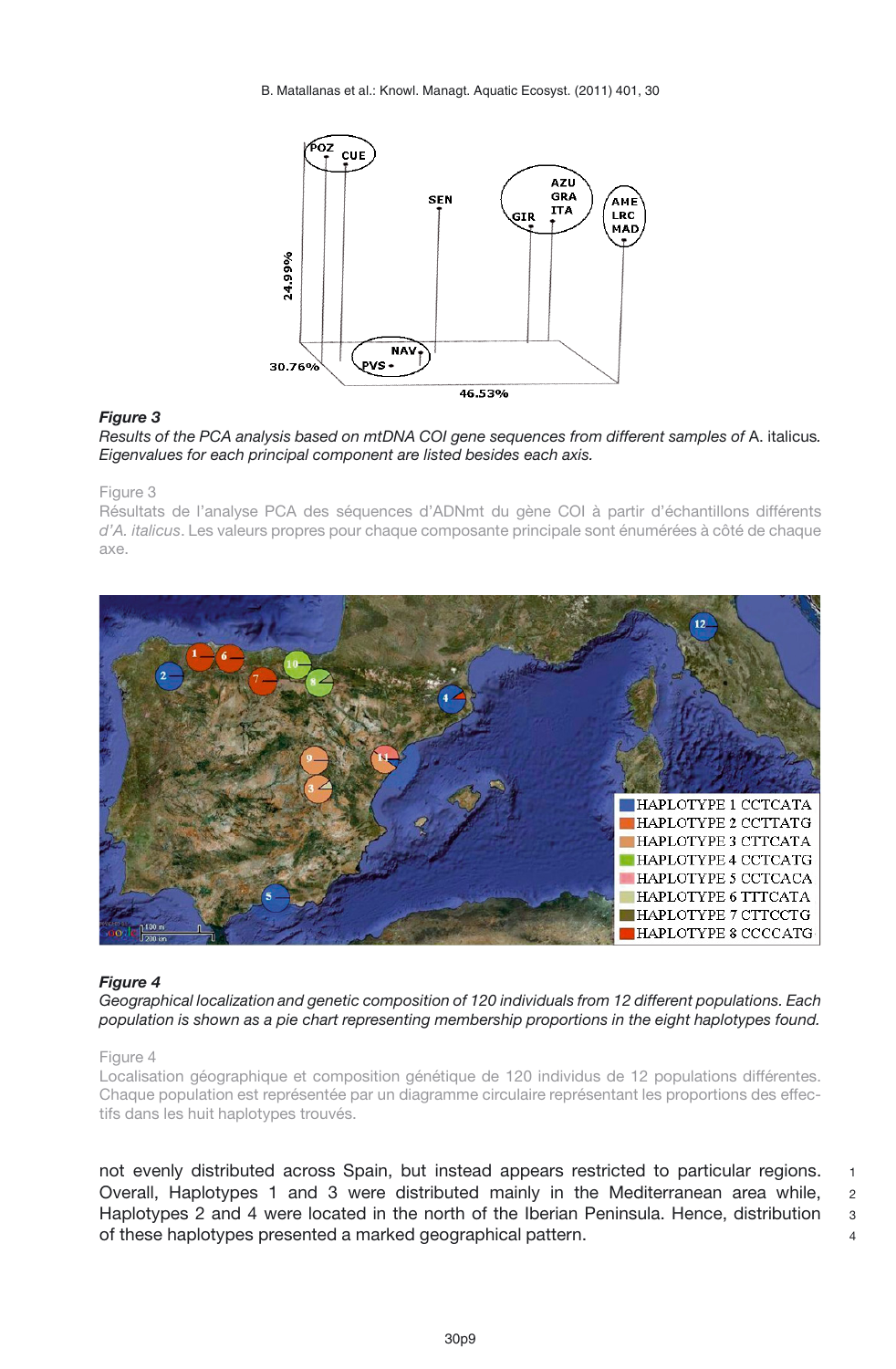# **DISCUSSION**

# *> LEVELS OF GENETIC VARIABILITY*

 An 1184b bplong COI region was amplified – the longest for this species reported to date. Sequences were obtained from eleven Spanish populations belonging to ten watersheds and from an Italian sample analyzed as outgroup (Table [I,](#page-4-0) Figure [1\)](#page-3-0).

 In the present work eight haplotypes are described based on seven SNPs found, four of them informative under parsimony. Haplotypes found in the Iberian Peninsula are closely related (Figure [2\)](#page-6-1) since from a single to four mutational steps are needed to connect the eight haplotypes and there are not intermediate nodes. The MJ network designate to Haplotype 1 as the ancestral one. This haplotype show the widest distribution range and in addition, it is one of the most common in Spain and also present in the Italian sample. The great majority of the nucleotide differences are transitions and only two amino acid changes are observed.

 The present results show that 1184 bp-length COI fragment is more sensitive for detecting genetic variability in Spanish populations of the threatened white – clawed crayfish than oth- ers previously used. Our results indicate that the species *A. italicus* had a haplotype diversity of 0.766 and a nucleotide diversity of 0.00111 in the Iberian Peninsula. The degree of genetic 15 diversity (Hd, π, Table [I\)](#page-4-0) is higher than previously reported for Iberian crayfish (Grandjean *et al*., [2001;](#page-12-3) Trontelj *et al*., [2005;](#page-13-1) Diéguez-Uribeondo *et al*., [2008](#page-11-4); Pedraza-Lara *et al*., [2010\)](#page-13-2) and similar to values obtained for European populations of *A. italicus* (Zaccara *et al*., [2005;](#page-13-15) Baric *et al*., [2006](#page-11-7)).

 The absence of genetic variability in Spanish populations and their close relationships with northern Italian samples, found in previous studies, triggered the debate over whether the Iberian Peninsula has been artificially stoked (Albrecht, [1982](#page-11-8); Laurent, [1988\)](#page-12-14). However, our outcomes do not support this hypothesis because four out of eleven Spanish populations analyzed in this work show genetic variability. These samples – CUE, GIR, NAV, SEN – come from large populations at restricted or protected areas where disease or overfishing have been, in part, avoided and its effective population numbers remain at high levels. It is nec- essary to notice that different analyses carried out by our group with these same popula- tions are consistent with the present results. For instance, the GRA sample, one of the most southerly of Europe, show low degree of genetic variability at mtDNA COI gene level, RAPDs, ISSR (Beroiz *et al*., [2008;](#page-11-3) Callejas *et al*., [2009\)](#page-11-0), as well as microsatellite analysis (Matallanas *et al*., [submitted\)](#page-13-16). This population was once large but, owing to disease caused by the fungus *Saprolenia parasitica* (among other factors), its numbers crashed during the 1990s (Gil and Alba-Tercedor, [1998](#page-12-15), [2000\)](#page-12-16). Otherwise, NAV is one out of four populations that hold haplotype diversity at mitochondrial level, likewise showed the highest polymorphism values by RAPDs, ISSRs or SSRs (Beroiz *et al*., [2008](#page-11-3); Callejas *et al*., [2009;](#page-11-0) Matallanas *et al*., [submitted](#page-13-16)). This population is located in a protected area as was mentioned above.

 Genetic variability is not found within eight samples studied in the present work including in the Italian one analyzed as outgroup, although several of them are monomorphic for different haplotypes. Decline of crayfish populations due to several factors such as loss of habitat, pollution, overfishing or crayfish plague transmitted by introduced species has been observed in Spain over the last thirty years (Torre Cervigon and Rodríguez Marques, [1964](#page-13-17); Diéguez- Uribeondo *et al*., [1997;](#page-11-9) Galindo *et al*., [2003](#page-12-17); Rallo *et al*., [2004](#page-13-18)). Genetic drift and inbreeding in small-effective size populations lead to the loss of genetic variability and probably contribute to our results.

# PATTERNS OF GENETIC VARIABILITY

 Sequence analysis of the COI fragment used show a significant degree of genetic differenti- ation among the Spanish populations studied. The analyses of molecular variance (Table [IV\)](#page-7-1) indicate that most of the genetic variation found was among populations. However, no impor-tant levels of genetic differentiation are seen among hydrological or ocean (*i.e.* Mediterranean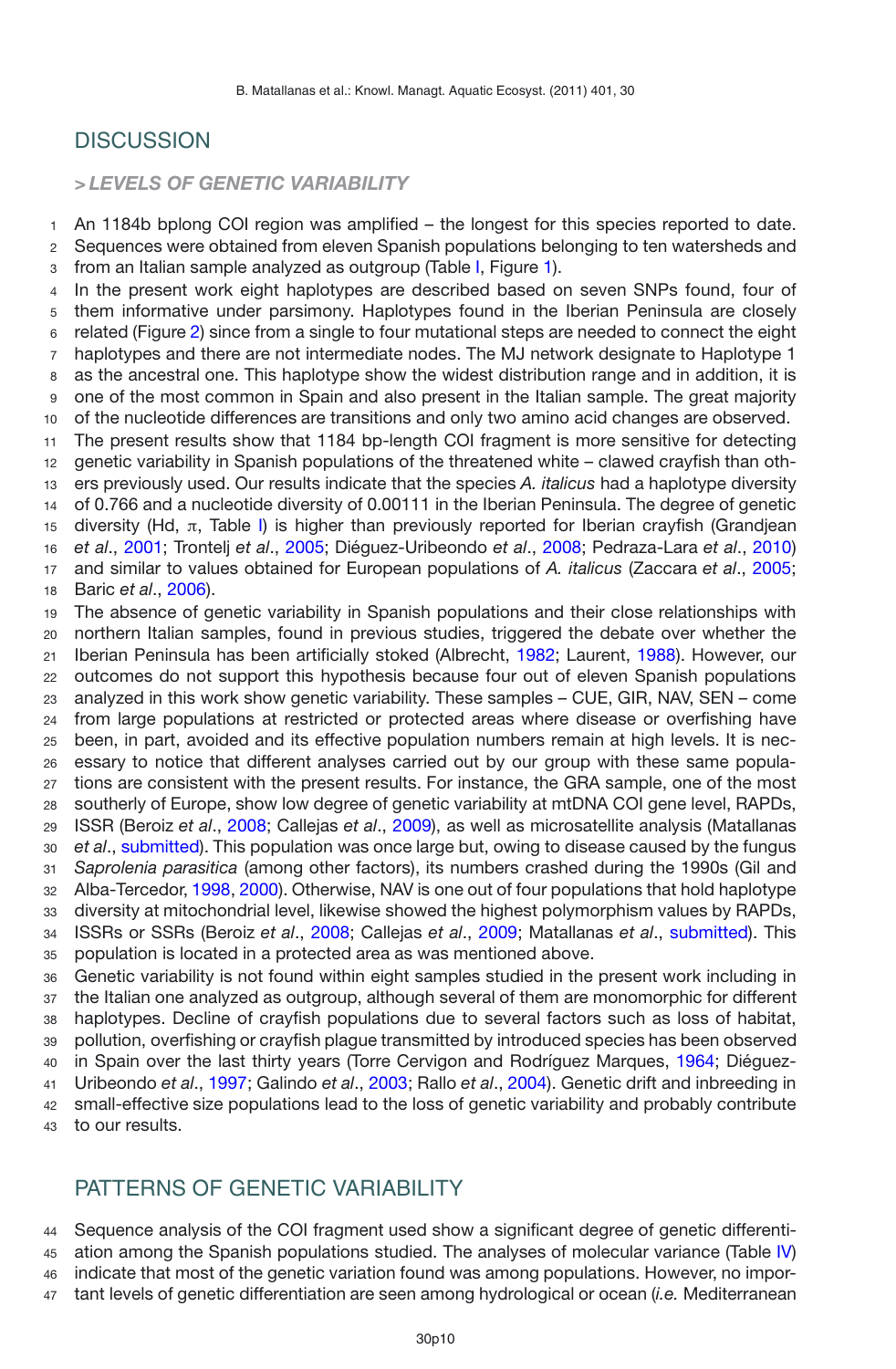and Atlantic) basins. Otherwise, PCA analysis reveals that samples are grouped according to  $11$ the main haplotype present in each population (Figure [3\)](#page-8-0). 2

The high Fst value (89.70%) and genetic distances (Table [III\)](#page-7-0) also indicate differentia- 3 tion among populations. The highest Fst distances are found between those populations 4 monomorphic for different haplotypes, such as comparisons between AME, LRC or MAD 5 (Haplotype 2) and AZU or GRA (Haplotype 1). There are evidences for isolation by distance 6 in Iberian populations (Mantel test,  $r = 0.6006$ ,  $p < 0.0010$ ). These agree with data reported  $\bar{r}$ by other authors for both Spanish and European white – clawed crayfish (Gouin *et al*., [2001;](#page-12-18) 8 Callejas *et al*., [2009](#page-11-0); Pedraza-Lara *et al*., [2010\)](#page-13-2). 9

The existence of small and isolated populations leads to divergence between populations 10 and homogeneity within them. Conversely, the presence of large and connected populations 11 results in less differentiation among them and higher diversity within them (Lin *et al*., [1999](#page-12-19)). 12 The gene flow estimated for the Spanish populations of crayfish was very low, 0.06. Thus, 13 the current structure and recent history of the Spanish populations of *A. italicus* was probably 14 shaped by the joint action of bottlenecks and genetic drift. However, ancient historical events 15 such as population fragmentation, recolonizations from refugia during the ice ages (Grandjean 16 and Souty-Grosset, [2000](#page-12-20); Grandjean *et al*., [2001](#page-12-3); Gouin *et al*., [2003;](#page-12-21) Trontelj *et al*., [2005;](#page-13-1) <sup>17</sup> Diéguez-Uribeondo *et al*., [2008](#page-11-4)), the formation of fluvial basins, must also have influenced <sup>18</sup> their present structure, as well as it has been demonstrated in other species (Hewitt, [1996,](#page-12-22) 19 [2001;](#page-12-23) Callejas and Ochando, [2002](#page-11-10)). Besides, it should be noted that human translocation <sup>20</sup> of crayfish among different regions of Spain has been common practice since 19th century <sup>21</sup> (Pardo, [1942;](#page-13-19) Torre Cervigon and Rodríguez Marques, [1964\)](#page-13-17) and probably, it also influenced <sup>22</sup> the current genetic population structure of this crayfish.  $23$ 

Haplotypes found in the Iberian Peninsula show a clear pattern (Figure [4\)](#page-8-1). One out of eight 24 haplotypes found in this study is shared by the Spanish and Italian populations (Haplotype 1) 25 whereas the remaining seven are exclusive for the Spanish locations (Table [II\)](#page-6-0). Haplotypes 2 26 and 4 are located in Northern Spain. It is interesting to note that Haplotype 4 is only found 27 in populations NAV and PVS, geographically very close, although both belonging to differ- <sup>28</sup> ent watersheds. The same is true for Haplotype 2. On the contrary, Haplotypes 1 and 3 are <sup>29</sup> present in the Mediterranean area, although Haplotype 1 shows a wider distribution area than <sup>30</sup> Haplotype 3. Additionally, most of the private haplotypes (Haplotype 5, 7 and 8) found in this 31 study belong to the Mediterranean (East) basin.  $32$ 

The amplified fragment made possible to detect a relevant mtDNA pattern in the Iberian <sup>33</sup> Peninsula crayfish populations. This genetic structure appears clearer than in previous re- <sup>34</sup> ports (Diéguez-Uribeondo *et al*., [2008](#page-11-4); Pedraza-Lara *et al*., [2010\)](#page-13-2), although their outcomes fit <sup>35</sup> into the structure highlighted in the present work.  $36$ 

Our data do not seem to support the assumption of an anthropogenic origin of the white- <sup>37</sup> clawed crayfish in Spain from the North of Italy at 19th century (Grandjean *et al*., [2001](#page-12-3); Trontelj <sup>38</sup> *et al*., [2005](#page-13-1)). If Spanish and Italian populations derived from an older Mediterranean popula- <sup>39</sup> tion – whose distribution range decreased during the Miocene (Karaman *et al*., [1963](#page-12-24)) –, the <sup>40</sup> relationship between them could be explained. Furthermore, genetic drift effect and bottle- <sup>41</sup> necks during and after glaciations would lead to the loss of less frequent alleles while the <sup>42</sup> most common haplotypes would be present in both areas, such as Haplotype 1. This com- <sup>43</sup> mon origin also could explain the relationship found between populations belonging to these 44 two countries (Diéguez-Uribeondo *et al*., [2008\)](#page-11-4). Otherwise, estimated mutation rate in crus- <sup>45</sup> tacean mtDNA is around 2.75% per million years (Wares and Cunningham, [2001\)](#page-13-20). Thus, it 46 is unlikely that genetic variability observed in Spanish populations could be explained after 47 a founder effect due to translocations during the 19th century as was proposed by some <sup>48</sup> authors (Grandjean *et al*., [2001;](#page-12-3) Trontelj *et al*., [2005](#page-13-1)). <sup>49</sup>

In conclusion, the present results show that the 1184 bp-lentgh sequence of mtDNA COI gene  $50$ studied is a sensitive tool for assessing the genetic diversity and structure of the Spanish 51 populations of *A. italicus*. The work has already revealed the existence of eight mtDNA hap- <sup>52</sup> lotypes, the highest diversity reported to date in Spanish crayfish and a substantial genetic 53 differentiation among populations with a clear geographic pattern. Thus, given the current 54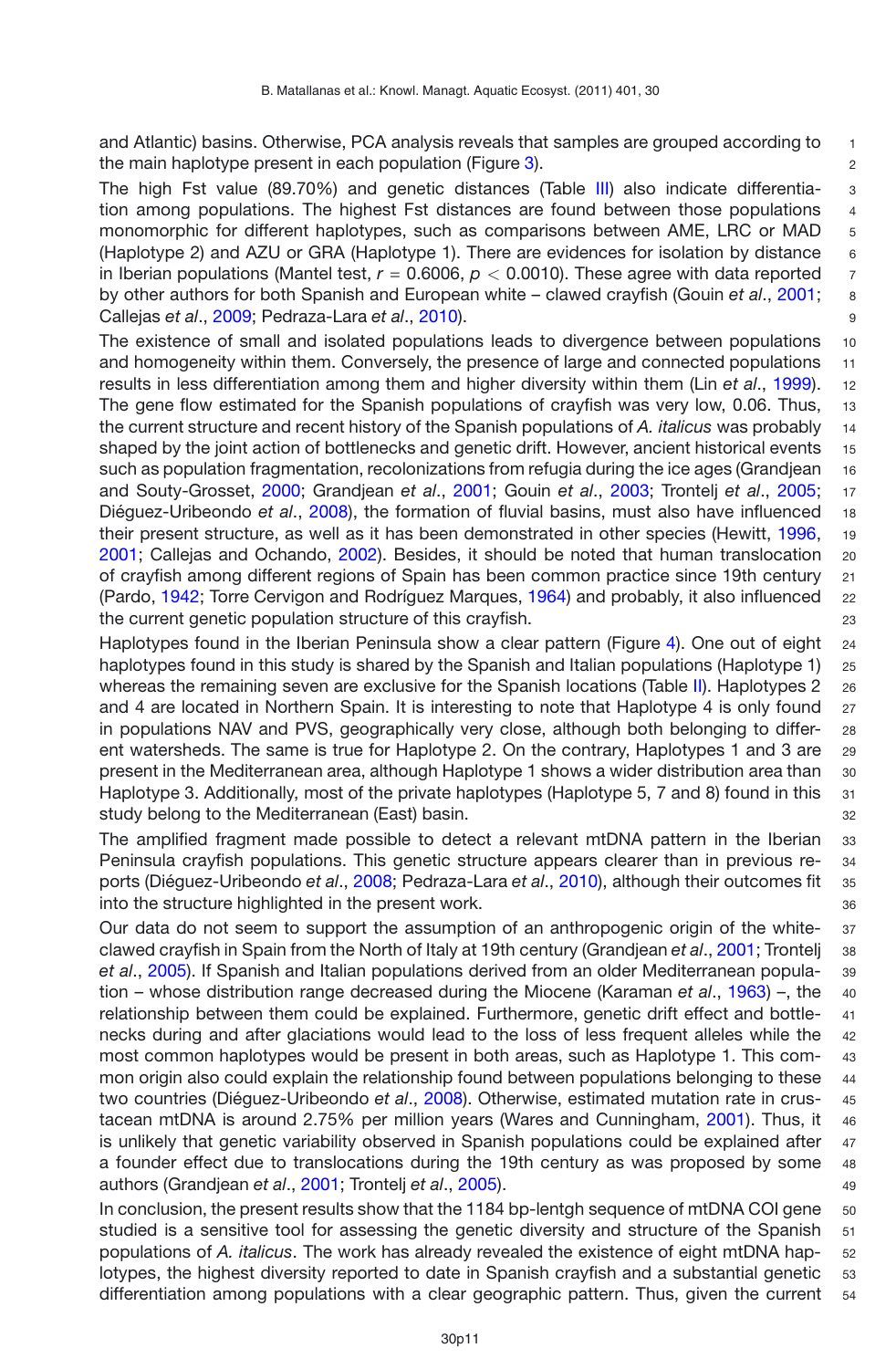risk status of the species across its range, this variability in certain populations offers some

hope for the species from a management point of view. Knowledge of the levels and patterns

of distribution of genetic diversity – the basis for viability and future evolution of populations

(Avise, [2000](#page-11-11); Moritz *et al*., [2002](#page-13-21)) – is critical when making conservation management deci-

sions because the loss of genetic variation put wildlife populations at an increased risk (Reed

and Frankham, [2003\)](#page-13-22). In this context, four populations should be specially considered in fu-

ture recovery programmes: Huerta de Obispalia (CUE), Olot (GIR), Estella (NAV) and La Pobla

 de Benifassà (SEN). These populations hold seven out of eight haplotypes found. Moreover, Cangas de Onís (AME and LCR) could be a critical area for conservation since it contains one

of the most common haplotypes in Spain but absent in the populations mentioned above.

# ACKNOWLEDGEMENTS

 This work was funded by Convenio MMA-UCM 415–2634. The authors are very grateful to B. Palacios, J.M. Casanova, J.A. Juncal, M.C. Cano, E. Bassols, J.M. Gil, C. Temiño, J. Diéguez-Uribeondo, J.L. Múquiz, J. Pinedo, V. Sancho, S. Brusconi and S. Bertocchi, for providing samples for this study. We also would like to thank to the two anonymous referees for their useful advises and comments. During the present work B. Matallanas was partially awarded by the *Convenio MMA-UCM*.

# **REFERENCES**

- <span id="page-11-8"></span> Albrecht H., 1982. Das system der europä ischen flusskrebse (Decapoda, Astacidae): vorschlag und begrundung. *Mitteilungen aus dem Hamburgischen Zoologischen Museum Institut, 79,* 187–210.
- <span id="page-11-2"></span> Alonso F., 2004. Dinámica de las poblaciones del cangrejo de río *Austropotamobius pallipes* (Faxon, 1914) en el sistema ibérico: aplicaciones a la recuperación de la especie, Universidad Politécnica de Madrid, Spain.
- <span id="page-11-1"></span> Alonso F., Temiño C. and Dieguez-Uribeondo J., 2000. Current status of the native crayfish populations of Spain. *Bull. Fr. Pêche Piscic.*, 356, 31–54.
- <span id="page-11-11"></span> Avise J., 2000. Phylogeography: The History and Formation of Species, Massachusetts, Harvard University Press, USA.
- <span id="page-11-7"></span> Baric S., Höllrigl A., Füreder L., Petutschhig J. and Dalla Via J., 2006. First analysis of genetic variability in Carinthian populations of the white-clawed crayfish *Austropotamobius pallipes*. *Bull. Fr. Pêche Piscic.*, 380-381, 977–990.
- <span id="page-11-3"></span> Beroiz B., Callejas C., Alonso F. and Ochando M.D., 2008. Genetic structure of Spanish white-clawed crayfish (*Austropotamobius pallipes*) populations as determinated by RAPD analysis: reasons for optimism. *Aquat. Conserv., 18*, 190–201.
- <span id="page-11-10"></span> Callejas C. and Ochando M.D., 2002. Phylogenetic relationships among Spanish Barbus species (Pisces, Cyprinidae) shown by RAPD markers. *Heredity, 89*, 36–43.
- <span id="page-11-0"></span> Callejas C., Beroiz B., Alonso F., Vivero A., Matallanas B. and Ochando M.D., 2009. Preserving the biodiversity of freshwater ecosystems in a scenario of increasing desertification: Lesson from ge- netics. *In*: Edelstein A. (ed.), Handbook of Environmental Research, Nova Science Publishers, Inc., 261–291.
- <span id="page-11-5"></span> Cassens I., Waerebeek K., Best P., Crespo E., Reyes J. and Milinkovitch M., 2003. The phylogeogra- phy of dusky dolphins (Lagenorhynchusobscurus): a critical examination of network methods and rooting procedure. *Mol. Ecol., 12*, 1781–1792.
- Catálogo Nacional de Especies Amenazadas, R.D.439/1990, INV/42, [http://www.mma.es/secciones/](http://www.mma.es/secciones/biodiversidad/especies_amenazadas/catalogo_especies/no_artropodos/pdf/INV42.pdf) [biodiversidad/especies\\_amenazadas/catalogo\\_especies/no\\_artropodos/pdf/INV42.pdf.](http://www.mma.es/secciones/biodiversidad/especies_amenazadas/catalogo_especies/no_artropodos/pdf/INV42.pdf)
- <span id="page-11-6"></span> Clary D.O. and Wolstenholme D.R., 1985. The mitochondrial DNA molecule of *Drosophila yakuba*: Nucleotide sequence, gene organization, and genetic code. *J. Mol. Evol.*, *22*, 252–271.
- <span id="page-11-9"></span> Diéguez-Uribeondo J., Rueda A., Castién E. and Bascones J.C., 1997. A Plan of restoration in Navarra for the native freshwater crayfish species of Spain, *Austropotamobius pallipes*. *Bull. Fr. Pêche Piscic.,* 347, 625–637.
- <span id="page-11-4"></span> Diéguez-Uribeondo J., Royo F., Souty-Grosset C., Ropiquet A. and Grandjean F., 2008. Low genetic variability of the white-clawed crayfish in the Iberian Peninsula: its origin and management impli-cations. *Aquat. Conserv., 18,* 19–31.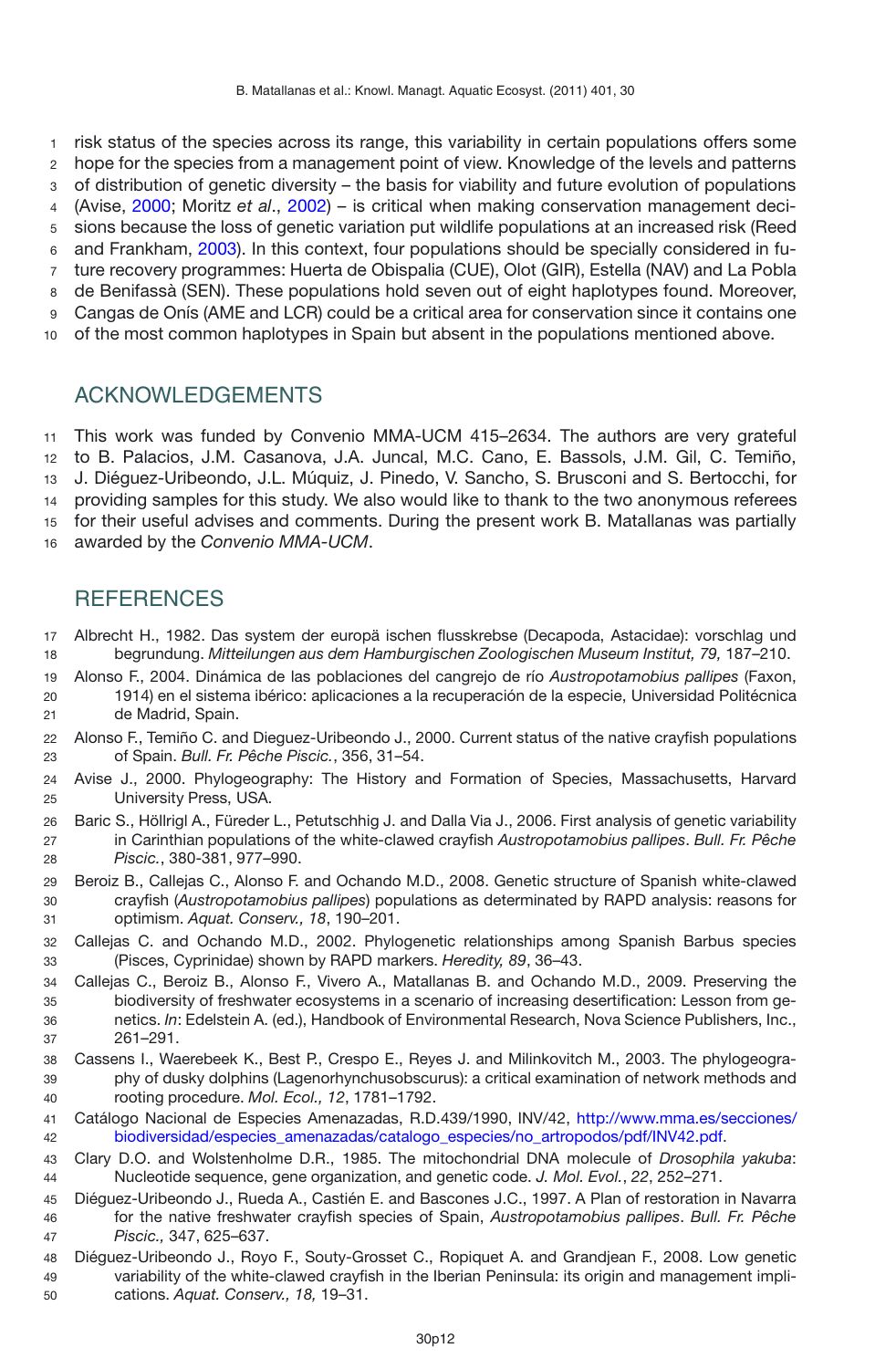- <span id="page-12-10"></span>Excoffier L., Laval G. and Schneider S., 2005. Arlequin ver. 3.0: An integrated software package for 1 population genetics data analysis. *Evol. Bioinform. Online,* 1, 47–50. 2
- <span id="page-12-8"></span>Folmer O.M., Black M., Hoeh R., Lutz R. and Vrijehoek R., 1994. DNA primers for amplification of mi- 3 tochondrial cytochrome c oxidase subunit I from diverse metazoan invertebrates. *Mol. Mar. Biol.* 4 *Biotech. 5***, 304–313.** 5
- <span id="page-12-17"></span>Galindo J., Nebot Y., Delgado J.C. and Chirosa M., 2003. Alarma tras la primera radiografía del cangrejo 6 de río en Andalucía. *Quercus, 206*, 50–51. 7
- <span id="page-12-15"></span>Gil J.M. and Alba-Tercedor J., 1998. El cangrejo de río autóctono en la provincia de Granada. *Quercus,* 8 *144*, 14–15. 9
- <span id="page-12-16"></span>Gil J.M. and Alba-Tercedor J., 2000. Mejora la situación del cangrejo de río en Granada. *Quercus, 173,* 10 **17.**  $\blacksquare$  **11.**  $\blacksquare$  **11.**  $\blacksquare$  **11.**  $\blacksquare$  **11.**  $\blacksquare$  **11.**  $\blacksquare$  **11.**  $\blacksquare$  **11.**  $\blacksquare$  **11.**  $\blacksquare$  **11.**  $\blacksquare$  **11.**  $\blacksquare$  **11.**  $\blacksquare$  **11.**  $\blacksquare$  **11.**  $\blacksquare$  **11.**  $\blacksquare$  **11.**  $\blacksquare$  **11.**  $\blacksquare$
- <span id="page-12-7"></span>Gopurenko D., Hughes J.M. and Keenan C.P., 1999. Mitochondrial DNA evidence for rapid colonisation 12 of the Indo-West Pacific by the mudcrab *Scylla Serrata*. *Mar. Biol., 134*, 227–233. 13
- <span id="page-12-18"></span>Gouin N., Grandjean F., Bouchon D., Reynolds J.D. and Souty-Grosset C., 2001. Population genetic 14 structure of the endangered freshwater crayfish *Austropotamobius pallipes*, assessed using RAPD 15 markers. *Heredity, 86*, 1–8. 16
- <span id="page-12-21"></span>Gouin N., Grandjean F., Pain S., Souty-Grosset C. and Reynolds J.D., 2003. Origin and colonization 17 history of the whiteclawed crayfish *Austropotamobius pallipes*, in Ireland. *Heredity, 91,* 70–77. 18
- <span id="page-12-20"></span>Grandjean F. and Souty-Grosset C., 2000. Mitochondrial DNA variation and population genetic structure 19 of the white-clawed crayfish, *Austropotamobius pallipes*. *Conserv. Genet., 1*, 309–319. 20
- <span id="page-12-1"></span>Grandjean F., Harris D.J., Souty-Grosset C. and Crandall K.A., 2000. Systematics of the European en- 21 dangered crayfish species *Austropotamobius pallipes* (Decapoda: Astacidae). *J. Crustacean Biol.,* 22 *20*, 522–529. 23
- <span id="page-12-3"></span>Grandjean F., Gouin N., Souty-Grosset C. and Dieguez-Uribeondo J., 2001. Drastic bottlenecks in the 24 endangered crayfish species, *Austropotamobius pallipes* in Spain with inference to its colonization 25 history. *Heredity, 88*, 1–8. 26
- <span id="page-12-2"></span>Grandjean F., Bouchon D. and Souty-Grosset C., 2002. Systematics of the European endangered cray- 27 fish species *Austropotamobius pallipes pallipes* (Decapoda: Astacidae) with a re-examination of 28 *Austropotamobius berndhauseri status*. *J. Crustacean Biol., 22*, 677–681. 29
- <span id="page-12-9"></span>Hall T.A., 1999. BioEdit: a user-friendly biological sequence alignment editor and analysis program for 30 Windows 95/98/NT. *Nucl. Acids Symp. Ser.*, 41, 95–98. 31
- <span id="page-12-6"></span>Haye P.A., Kornfield I. and Watling L., 2004. Molecular insights into Cumacean family relationships 32 (Crustacea, Cumacea). *Mol. Phylogenet. Evol., 30*, 798–809. 33
- <span id="page-12-22"></span>Hewitt G.M., 1996. Some genetic consequences of ice ages and their role in divergence and speciation. 34 *Biol. J. Linn. Soc., 58*, 247–276. 35
- <span id="page-12-23"></span>Hewitt G.M., 2001. Speciation, hybrid zones and phylogeography – or seeing genes in space and time. 36 *Mol. Ecol.*, *10*, 537–549. 37
- <span id="page-12-11"></span>Hudson R.R., Slatkin M. and Maddison W.P., 1992. Estimation of levels of gene flow from DNA sequence 38 data. *Genetics, 132*, 583–589. 39
- <span id="page-12-13"></span>Jensen J.L., Bohonak A.J. and Kelley S.T., 2005. Isolation by distance, web service. *BMC Genetics, 6,* 40 13–18 [\(http://ibdws.sdsu.edu/\)](http://ibdws.sdsu.edu/). 41
- <span id="page-12-24"></span>Karaman M.S., 1963. Studie der Astacidae (Crustacea, Decapoda). *Hydrobiologia, 22*, 111–132. 42
- <span id="page-12-4"></span>Knowlton N. and Weigt L.A., 1998. New dates and new rates for divergence across the Isthmus of 43 Panama. *Proc. R. Soc. Lond. B*, *265*, 2257–2263. 44
- <span id="page-12-14"></span>Laurent P.J., 1988. *Austropotamobius pallipes* and *A. torrentium* with observations on their interac- 45 tion with other species in Europe. *In*: Holdich D.M. and Lowery R.S. (eds.), Freshwater Crayfish: 46 Biology, Management and Exploitation, Croom-Helm, London, 341–364. 47
- <span id="page-12-19"></span>Lin H., Downie D.A., Walker M.A., Granett J. and English-Loeb G., 1999. Genetic structure in native 48 populations of grape phylloxera (Homoptera: Phylloxeridae). *Ann. Entomol. Soc. Am., 92*, 376– 49  $381.$
- <span id="page-12-5"></span>Lunt D.H., Zhang D.X., Szymura J.M. and Hewitt G.M., 1996. The insect cytochrome oxidase I gene: 51 evolutionary patterns and conserved primers for phylogenetic studies. *Insect Mol. Biol.*, *5*, 153– 52 **165.**  $\blacksquare$
- <span id="page-12-12"></span>Mantel N., 1967. The detection of disease clustering and generalized regression approach. *Cancer Res.,* 54 *27*, 209–220. 55
- <span id="page-12-0"></span>Martinez R., Rico E. and Alonso F., 2003. Characterisation of *Austropotamobius italicus* (Faxon, 1914) 56 populations in a Central Spain area. *Bull. Fr. Pêche Piscic.*, 370-371, 43–56. 57